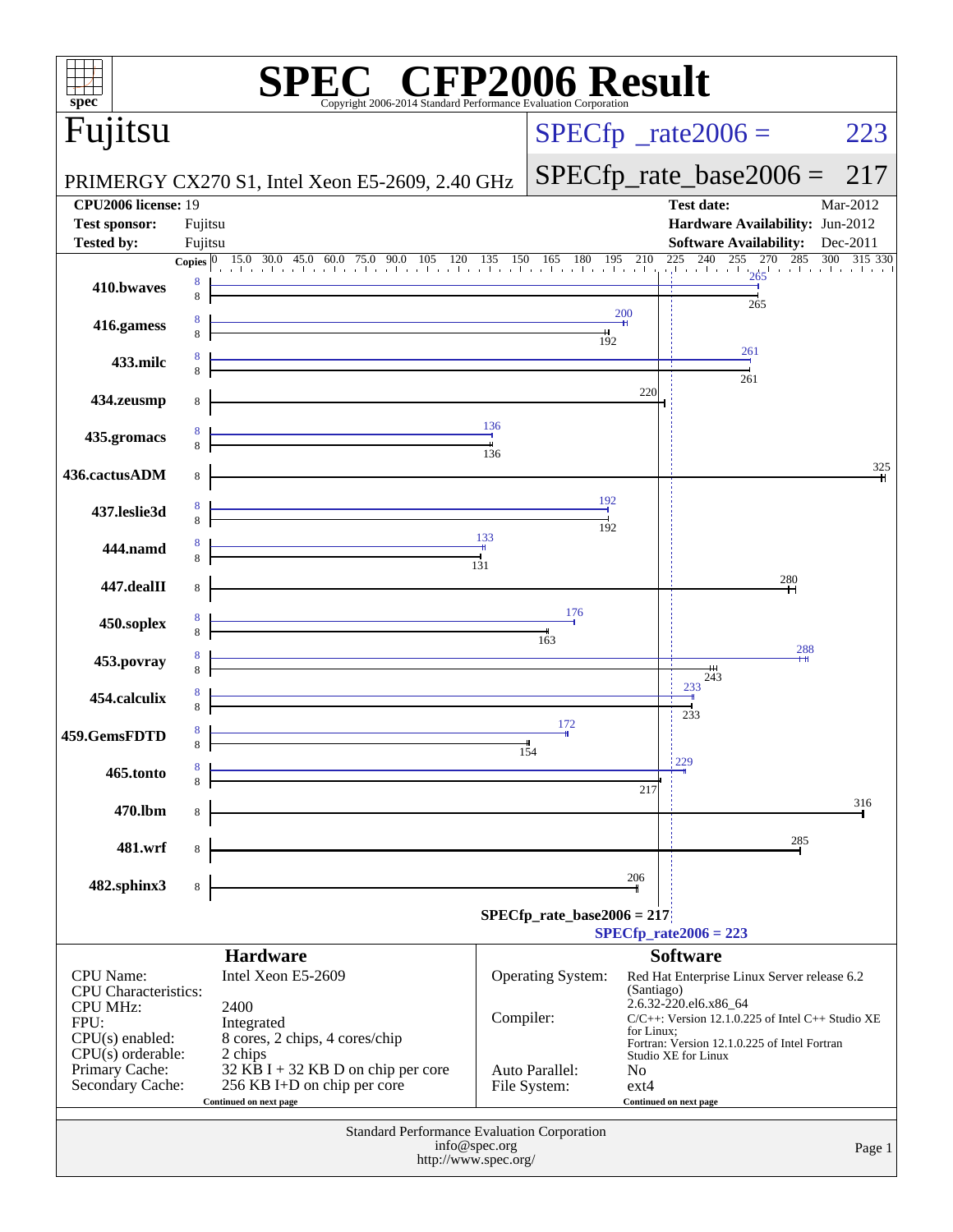| SPECCEP2006 Examplard Performance Evaluation Corporation<br>$spec^*$                                                                                                                                                                                                                                                                                                                             |   |                |       |                               |       |                |            |                |                |              |                               |       |                |              |
|--------------------------------------------------------------------------------------------------------------------------------------------------------------------------------------------------------------------------------------------------------------------------------------------------------------------------------------------------------------------------------------------------|---|----------------|-------|-------------------------------|-------|----------------|------------|----------------|----------------|--------------|-------------------------------|-------|----------------|--------------|
| Fujitsu                                                                                                                                                                                                                                                                                                                                                                                          |   |                |       |                               |       |                |            |                |                |              | $SPECfp\_rate2006 =$          |       |                | 223          |
| PRIMERGY CX270 S1, Intel Xeon E5-2609, 2.40 GHz                                                                                                                                                                                                                                                                                                                                                  |   |                |       |                               |       |                |            |                |                |              | $SPECfp\_rate\_base2006 =$    |       |                | 217          |
| <b>CPU2006</b> license: 19<br><b>Test date:</b><br>Mar-2012                                                                                                                                                                                                                                                                                                                                      |   |                |       |                               |       |                |            |                |                |              |                               |       |                |              |
| Hardware Availability: Jun-2012<br><b>Test sponsor:</b><br>Fujitsu                                                                                                                                                                                                                                                                                                                               |   |                |       |                               |       |                |            |                |                |              |                               |       |                |              |
| <b>Software Availability:</b><br><b>Tested by:</b><br>Fujitsu<br>Dec-2011                                                                                                                                                                                                                                                                                                                        |   |                |       |                               |       |                |            |                |                |              |                               |       |                |              |
| L3 Cache:<br>10 MB I+D on chip per chip<br><b>System State:</b><br>Run level 3 (multi-user)<br><b>Base Pointers:</b><br>Other Cache:<br>None<br>32/64-bit<br><b>Peak Pointers:</b><br>32/64-bit<br>Memory:<br>128 GB (16 x 8 GB 2Rx4 PC3L-12800R-11, ECC,<br>running at 1067 MHz and CL7)<br>Other Software:<br>None<br>Disk Subsystem:<br>1 x SATA, 500 GB, 7200 RPM<br>Other Hardware:<br>None |   |                |       |                               |       |                |            |                |                |              |                               |       |                |              |
| <b>Results Table</b>                                                                                                                                                                                                                                                                                                                                                                             |   |                |       |                               |       |                |            |                |                |              |                               |       |                |              |
| <b>Benchmark</b>                                                                                                                                                                                                                                                                                                                                                                                 |   | Copies Seconds | Ratio | <b>Base</b><br><b>Seconds</b> | Ratio | <b>Seconds</b> | Ratio      | <b>Copies</b>  | <b>Seconds</b> | <b>Ratio</b> | <b>Peak</b><br><b>Seconds</b> | Ratio | <b>Seconds</b> | <b>Ratio</b> |
| 410.bwayes                                                                                                                                                                                                                                                                                                                                                                                       | 8 | 411            | 265   | 410                           | 265   | 411            | 265        | 8              | 410            | 265          | 410                           | 265   | 411            | 265          |
| $416$ .gamess                                                                                                                                                                                                                                                                                                                                                                                    | 8 | 815            | 192   | 813                           | 193   | 821            | 191        | 8              | 783            | 200          | 785                           | 200   | 778            | 201          |
| $433$ .milc                                                                                                                                                                                                                                                                                                                                                                                      | 8 | 282            | 261   | 282                           | 261   | 282            | 261        | 8              | 281            | 261          | 281                           | 261   | 281            | 261          |
| $434$ . zeusmp                                                                                                                                                                                                                                                                                                                                                                                   | 8 | 332            | 220   | 331                           | 220   | 332            | 220        | 8              | 332            | 220          | 331                           | 220   | 332            | 220          |
| $435$ .gromacs                                                                                                                                                                                                                                                                                                                                                                                   | 8 | 419            | 136   | 423                           | 135   | 419            | <b>136</b> | 8              | 420            | 136          | 419                           | 136   | 418            | 137          |
| 436.cactusADM                                                                                                                                                                                                                                                                                                                                                                                    | 8 | 294            | 325   | 295                           | 324   | 293            | 326        | 8              | 294            | 325          | 295                           | 324   | 293            | 326          |
| 437.leslie3d                                                                                                                                                                                                                                                                                                                                                                                     | 8 | 391            | 192   | 391                           | 192   | 391            | 192        | 8              | 391            | 192          | 391                           | 192   | 391            | 192          |
| 444.namd                                                                                                                                                                                                                                                                                                                                                                                         | 8 | 491            | 131   | 491                           | 131   | 491            | 131        | $\overline{8}$ | 483            | 133          | 487                           | 132   | 483            | 133          |
| 447.dealII                                                                                                                                                                                                                                                                                                                                                                                       | 8 | 324            | 283   | 327                           | 280   | 328            | 279        | 8              | 324            | 283          | 327                           | 280   | 328            | 279          |
| $450$ .soplex                                                                                                                                                                                                                                                                                                                                                                                    | 8 | 410            | 163   | 410                           | 163   | 408            | 163        | 8              | 379            | 176          | 379                           | 176   | 379            | 176          |
| 453.povray                                                                                                                                                                                                                                                                                                                                                                                       | 8 | 174            | 245   | 176                           | 242   | 175            | 243        | 8              | 149            | 285          | 148                           | 288   | 147            | 289          |
| 454.calculix                                                                                                                                                                                                                                                                                                                                                                                     | 8 | 284            | 233   | 284                           | 233   | 284            | 233        | 8              | 283            | 233          | 282                           | 234   | 283            | 233          |
| 459.GemsFDTD                                                                                                                                                                                                                                                                                                                                                                                     | 8 | 552            | 154   | 550                           | 154   | 554            | <b>153</b> | 8              | 491            | 173          | 494                           | 172   | 492            | 172          |

[482.sphinx3](http://www.spec.org/auto/cpu2006/Docs/482.sphinx3.html) 8 **[757](http://www.spec.org/auto/cpu2006/Docs/result-fields.html#Median) [206](http://www.spec.org/auto/cpu2006/Docs/result-fields.html#Median)** 758 206 754 207 8 **[757](http://www.spec.org/auto/cpu2006/Docs/result-fields.html#Median) [206](http://www.spec.org/auto/cpu2006/Docs/result-fields.html#Median)** 758 206 754 207

Results appear in the [order in which they were run.](http://www.spec.org/auto/cpu2006/Docs/result-fields.html#RunOrder) Bold underlined text [indicates a median measurement.](http://www.spec.org/auto/cpu2006/Docs/result-fields.html#Median)

[465.tonto](http://www.spec.org/auto/cpu2006/Docs/465.tonto.html) 8 363 217 361 218 **[362](http://www.spec.org/auto/cpu2006/Docs/result-fields.html#Median) [217](http://www.spec.org/auto/cpu2006/Docs/result-fields.html#Median)** 8 343 230 344 229 **[344](http://www.spec.org/auto/cpu2006/Docs/result-fields.html#Median) [229](http://www.spec.org/auto/cpu2006/Docs/result-fields.html#Median)** [470.lbm](http://www.spec.org/auto/cpu2006/Docs/470.lbm.html) 8 349 315 348 316 **[348](http://www.spec.org/auto/cpu2006/Docs/result-fields.html#Median) [316](http://www.spec.org/auto/cpu2006/Docs/result-fields.html#Median)** 8 349 315 348 316 **[348](http://www.spec.org/auto/cpu2006/Docs/result-fields.html#Median) [316](http://www.spec.org/auto/cpu2006/Docs/result-fields.html#Median)** [481.wrf](http://www.spec.org/auto/cpu2006/Docs/481.wrf.html) 8 313 285 314 285 **[313](http://www.spec.org/auto/cpu2006/Docs/result-fields.html#Median) [285](http://www.spec.org/auto/cpu2006/Docs/result-fields.html#Median)** 8 313 285 314 285 **[313](http://www.spec.org/auto/cpu2006/Docs/result-fields.html#Median) [285](http://www.spec.org/auto/cpu2006/Docs/result-fields.html#Median)**

#### **[Submit Notes](http://www.spec.org/auto/cpu2006/Docs/result-fields.html#SubmitNotes)**

 The numactl mechanism was used to bind copies to processors. The config file option 'submit' was used to generate numactl commands to bind each copy to a specific processor. For details, please see the config file.

#### **[Operating System Notes](http://www.spec.org/auto/cpu2006/Docs/result-fields.html#OperatingSystemNotes)**

 Stack size set to unlimited using "ulimit -s unlimited" Transparent Huge Pages disabled with: echo always > /sys/kernel/mm/redhat\_transparent\_hugepage/enabled runspec command invoked through numactl i.e.: numactl --interleave=all runspec <etc>

> Standard Performance Evaluation Corporation [info@spec.org](mailto:info@spec.org) <http://www.spec.org/>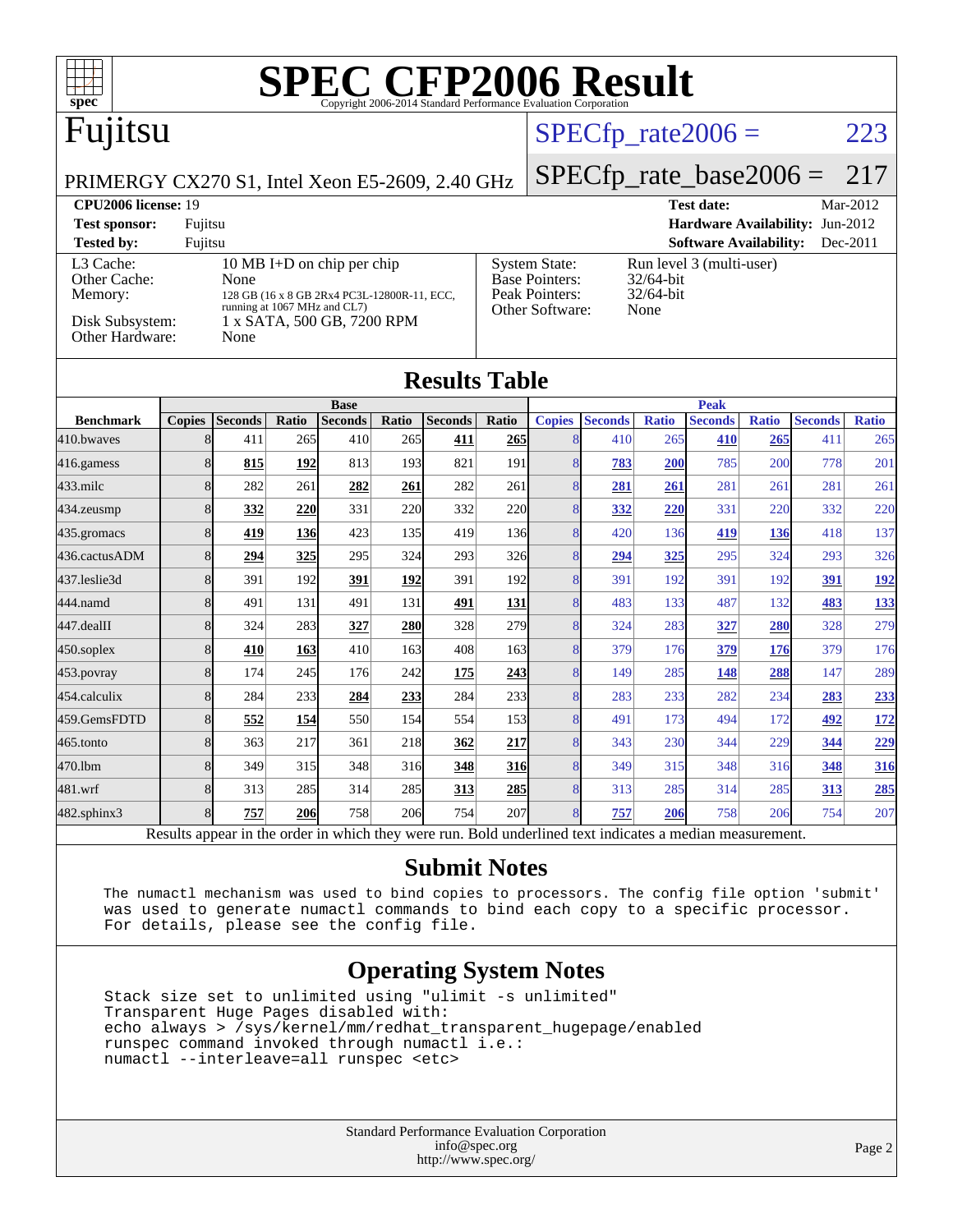

# **[SPEC CFP2006 Result](http://www.spec.org/auto/cpu2006/Docs/result-fields.html#SPECCFP2006Result)**

# Fujitsu

 $SPECTp_rate2006 = 223$ 

PRIMERGY CX270 S1, Intel Xeon E5-2609, 2.40 GHz

#### **[CPU2006 license:](http://www.spec.org/auto/cpu2006/Docs/result-fields.html#CPU2006license)** 19 **[Test date:](http://www.spec.org/auto/cpu2006/Docs/result-fields.html#Testdate)** Mar-2012

[SPECfp\\_rate\\_base2006 =](http://www.spec.org/auto/cpu2006/Docs/result-fields.html#SPECfpratebase2006) 217

**[Test sponsor:](http://www.spec.org/auto/cpu2006/Docs/result-fields.html#Testsponsor)** Fujitsu **[Hardware Availability:](http://www.spec.org/auto/cpu2006/Docs/result-fields.html#HardwareAvailability)** Jun-2012 **[Tested by:](http://www.spec.org/auto/cpu2006/Docs/result-fields.html#Testedby)** Fujitsu **[Software Availability:](http://www.spec.org/auto/cpu2006/Docs/result-fields.html#SoftwareAvailability)** Dec-2011

#### **[General Notes](http://www.spec.org/auto/cpu2006/Docs/result-fields.html#GeneralNotes)**

Environment variables set by runspec before the start of the run: LD\_LIBRARY\_PATH = "/SPECcpu2006/libs/32:/SPECcpu2006/libs/64"

 Binaries compiled on a system with 1x Core i7-860 CPU + 8GB memory using RHEL5.5 This result was measured on the PRIMERGY CX250 S1. The PRIMERGY CX250 S1 and the PRIMERGY CX270 S1 are electronically equivalent. For information about Fujitsu please visit: <http://www.fujitsu.com>

**[Base Compiler Invocation](http://www.spec.org/auto/cpu2006/Docs/result-fields.html#BaseCompilerInvocation)**

 $C$  benchmarks:<br>icc  $-m64$ 

[C++ benchmarks:](http://www.spec.org/auto/cpu2006/Docs/result-fields.html#CXXbenchmarks) [icpc -m64](http://www.spec.org/cpu2006/results/res2012q3/cpu2006-20120620-23091.flags.html#user_CXXbase_intel_icpc_64bit_bedb90c1146cab66620883ef4f41a67e)

[Fortran benchmarks](http://www.spec.org/auto/cpu2006/Docs/result-fields.html#Fortranbenchmarks): [ifort -m64](http://www.spec.org/cpu2006/results/res2012q3/cpu2006-20120620-23091.flags.html#user_FCbase_intel_ifort_64bit_ee9d0fb25645d0210d97eb0527dcc06e)

[Benchmarks using both Fortran and C](http://www.spec.org/auto/cpu2006/Docs/result-fields.html#BenchmarksusingbothFortranandC): [icc -m64](http://www.spec.org/cpu2006/results/res2012q3/cpu2006-20120620-23091.flags.html#user_CC_FCbase_intel_icc_64bit_0b7121f5ab7cfabee23d88897260401c) [ifort -m64](http://www.spec.org/cpu2006/results/res2012q3/cpu2006-20120620-23091.flags.html#user_CC_FCbase_intel_ifort_64bit_ee9d0fb25645d0210d97eb0527dcc06e)

#### **[Base Portability Flags](http://www.spec.org/auto/cpu2006/Docs/result-fields.html#BasePortabilityFlags)**

| 410.bwaves: -DSPEC CPU LP64                              |                                                                |
|----------------------------------------------------------|----------------------------------------------------------------|
| 416.gamess: -DSPEC_CPU_LP64<br>433.milc: -DSPEC CPU LP64 |                                                                |
| 434.zeusmp: - DSPEC_CPU_LP64                             |                                                                |
| 435.gromacs: -DSPEC_CPU_LP64 -nofor_main                 |                                                                |
| 436.cactusADM: -DSPEC CPU LP64 -nofor main               |                                                                |
| 437.leslie3d: -DSPEC CPU LP64                            |                                                                |
| 444.namd: -DSPEC CPU LP64                                |                                                                |
| 447.dealII: -DSPEC_CPU LP64                              |                                                                |
| 450.soplex: -DSPEC_CPU_LP64                              |                                                                |
| 453.povray: -DSPEC_CPU_LP64                              |                                                                |
| 454.calculix: -DSPEC CPU LP64 -nofor main                |                                                                |
| 459. GemsFDTD: - DSPEC CPU LP64                          |                                                                |
| 465.tonto: - DSPEC CPU LP64                              |                                                                |
| 470.1bm: - DSPEC_CPU LP64                                | 481.wrf: -DSPEC CPU_LP64 -DSPEC_CPU_CASE_FLAG -DSPEC_CPU_LINUX |
| 482.sphinx3: -DSPEC_CPU_LP64                             |                                                                |
|                                                          |                                                                |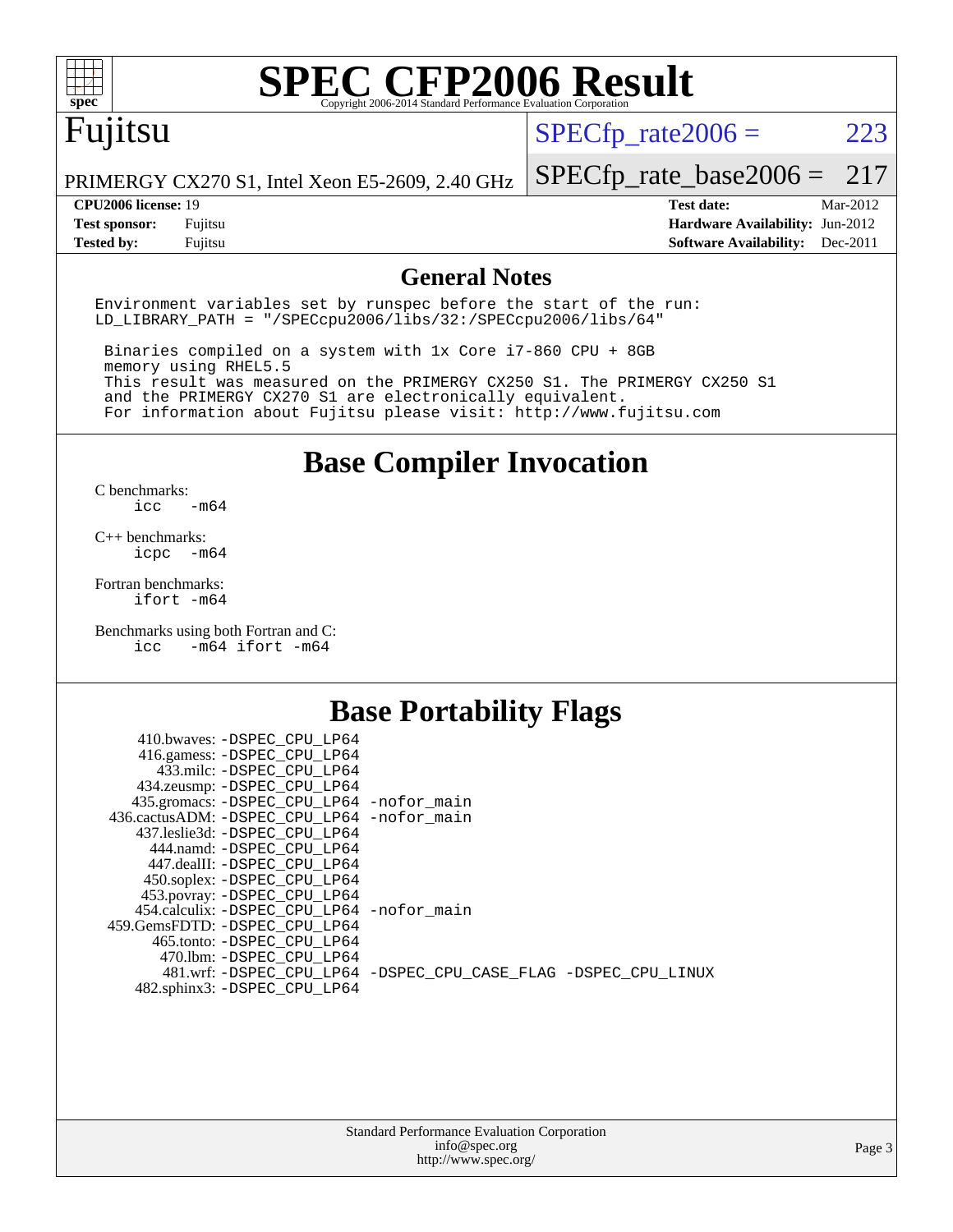

# **[SPEC CFP2006 Result](http://www.spec.org/auto/cpu2006/Docs/result-fields.html#SPECCFP2006Result)**

# Fujitsu

 $SPECTp\_rate2006 = 223$ 

PRIMERGY CX270 S1, Intel Xeon E5-2609, 2.40 GHz

[SPECfp\\_rate\\_base2006 =](http://www.spec.org/auto/cpu2006/Docs/result-fields.html#SPECfpratebase2006) 217

**[CPU2006 license:](http://www.spec.org/auto/cpu2006/Docs/result-fields.html#CPU2006license)** 19 **[Test date:](http://www.spec.org/auto/cpu2006/Docs/result-fields.html#Testdate)** Mar-2012 **[Test sponsor:](http://www.spec.org/auto/cpu2006/Docs/result-fields.html#Testsponsor)** Fujitsu **[Hardware Availability:](http://www.spec.org/auto/cpu2006/Docs/result-fields.html#HardwareAvailability)** Jun-2012 **[Tested by:](http://www.spec.org/auto/cpu2006/Docs/result-fields.html#Testedby)** Fujitsu **[Software Availability:](http://www.spec.org/auto/cpu2006/Docs/result-fields.html#SoftwareAvailability)** Dec-2011

#### **[Base Optimization Flags](http://www.spec.org/auto/cpu2006/Docs/result-fields.html#BaseOptimizationFlags)**

[C benchmarks](http://www.spec.org/auto/cpu2006/Docs/result-fields.html#Cbenchmarks): [-xAVX](http://www.spec.org/cpu2006/results/res2012q3/cpu2006-20120620-23091.flags.html#user_CCbase_f-xAVX) [-ipo](http://www.spec.org/cpu2006/results/res2012q3/cpu2006-20120620-23091.flags.html#user_CCbase_f-ipo) [-O3](http://www.spec.org/cpu2006/results/res2012q3/cpu2006-20120620-23091.flags.html#user_CCbase_f-O3) [-no-prec-div](http://www.spec.org/cpu2006/results/res2012q3/cpu2006-20120620-23091.flags.html#user_CCbase_f-no-prec-div) [-static](http://www.spec.org/cpu2006/results/res2012q3/cpu2006-20120620-23091.flags.html#user_CCbase_f-static) [-opt-prefetch](http://www.spec.org/cpu2006/results/res2012q3/cpu2006-20120620-23091.flags.html#user_CCbase_f-opt-prefetch) [-auto-p32](http://www.spec.org/cpu2006/results/res2012q3/cpu2006-20120620-23091.flags.html#user_CCbase_f-auto-p32) [-ansi-alias](http://www.spec.org/cpu2006/results/res2012q3/cpu2006-20120620-23091.flags.html#user_CCbase_f-ansi-alias) [-opt-mem-layout-trans=3](http://www.spec.org/cpu2006/results/res2012q3/cpu2006-20120620-23091.flags.html#user_CCbase_f-opt-mem-layout-trans_a7b82ad4bd7abf52556d4961a2ae94d5) [C++ benchmarks:](http://www.spec.org/auto/cpu2006/Docs/result-fields.html#CXXbenchmarks) [-xAVX](http://www.spec.org/cpu2006/results/res2012q3/cpu2006-20120620-23091.flags.html#user_CXXbase_f-xAVX) [-ipo](http://www.spec.org/cpu2006/results/res2012q3/cpu2006-20120620-23091.flags.html#user_CXXbase_f-ipo) [-O3](http://www.spec.org/cpu2006/results/res2012q3/cpu2006-20120620-23091.flags.html#user_CXXbase_f-O3) [-no-prec-div](http://www.spec.org/cpu2006/results/res2012q3/cpu2006-20120620-23091.flags.html#user_CXXbase_f-no-prec-div) [-static](http://www.spec.org/cpu2006/results/res2012q3/cpu2006-20120620-23091.flags.html#user_CXXbase_f-static) [-opt-prefetch](http://www.spec.org/cpu2006/results/res2012q3/cpu2006-20120620-23091.flags.html#user_CXXbase_f-opt-prefetch) [-auto-p32](http://www.spec.org/cpu2006/results/res2012q3/cpu2006-20120620-23091.flags.html#user_CXXbase_f-auto-p32) [-ansi-alias](http://www.spec.org/cpu2006/results/res2012q3/cpu2006-20120620-23091.flags.html#user_CXXbase_f-ansi-alias) [-opt-mem-layout-trans=3](http://www.spec.org/cpu2006/results/res2012q3/cpu2006-20120620-23091.flags.html#user_CXXbase_f-opt-mem-layout-trans_a7b82ad4bd7abf52556d4961a2ae94d5) [Fortran benchmarks](http://www.spec.org/auto/cpu2006/Docs/result-fields.html#Fortranbenchmarks): [-xAVX](http://www.spec.org/cpu2006/results/res2012q3/cpu2006-20120620-23091.flags.html#user_FCbase_f-xAVX) [-ipo](http://www.spec.org/cpu2006/results/res2012q3/cpu2006-20120620-23091.flags.html#user_FCbase_f-ipo) [-O3](http://www.spec.org/cpu2006/results/res2012q3/cpu2006-20120620-23091.flags.html#user_FCbase_f-O3) [-no-prec-div](http://www.spec.org/cpu2006/results/res2012q3/cpu2006-20120620-23091.flags.html#user_FCbase_f-no-prec-div) [-static](http://www.spec.org/cpu2006/results/res2012q3/cpu2006-20120620-23091.flags.html#user_FCbase_f-static) [-opt-prefetch](http://www.spec.org/cpu2006/results/res2012q3/cpu2006-20120620-23091.flags.html#user_FCbase_f-opt-prefetch) [Benchmarks using both Fortran and C](http://www.spec.org/auto/cpu2006/Docs/result-fields.html#BenchmarksusingbothFortranandC): [-xAVX](http://www.spec.org/cpu2006/results/res2012q3/cpu2006-20120620-23091.flags.html#user_CC_FCbase_f-xAVX) [-ipo](http://www.spec.org/cpu2006/results/res2012q3/cpu2006-20120620-23091.flags.html#user_CC_FCbase_f-ipo) [-O3](http://www.spec.org/cpu2006/results/res2012q3/cpu2006-20120620-23091.flags.html#user_CC_FCbase_f-O3) [-no-prec-div](http://www.spec.org/cpu2006/results/res2012q3/cpu2006-20120620-23091.flags.html#user_CC_FCbase_f-no-prec-div) [-static](http://www.spec.org/cpu2006/results/res2012q3/cpu2006-20120620-23091.flags.html#user_CC_FCbase_f-static) [-opt-prefetch](http://www.spec.org/cpu2006/results/res2012q3/cpu2006-20120620-23091.flags.html#user_CC_FCbase_f-opt-prefetch) [-auto-p32](http://www.spec.org/cpu2006/results/res2012q3/cpu2006-20120620-23091.flags.html#user_CC_FCbase_f-auto-p32) [-ansi-alias](http://www.spec.org/cpu2006/results/res2012q3/cpu2006-20120620-23091.flags.html#user_CC_FCbase_f-ansi-alias) [-opt-mem-layout-trans=3](http://www.spec.org/cpu2006/results/res2012q3/cpu2006-20120620-23091.flags.html#user_CC_FCbase_f-opt-mem-layout-trans_a7b82ad4bd7abf52556d4961a2ae94d5)

### **[Peak Compiler Invocation](http://www.spec.org/auto/cpu2006/Docs/result-fields.html#PeakCompilerInvocation)**

[C benchmarks](http://www.spec.org/auto/cpu2006/Docs/result-fields.html#Cbenchmarks):  $icc$   $-m64$ 

[C++ benchmarks \(except as noted below\):](http://www.spec.org/auto/cpu2006/Docs/result-fields.html#CXXbenchmarksexceptasnotedbelow) [icpc -m64](http://www.spec.org/cpu2006/results/res2012q3/cpu2006-20120620-23091.flags.html#user_CXXpeak_intel_icpc_64bit_bedb90c1146cab66620883ef4f41a67e)

450.soplex: [icpc -m32](http://www.spec.org/cpu2006/results/res2012q3/cpu2006-20120620-23091.flags.html#user_peakCXXLD450_soplex_intel_icpc_4e5a5ef1a53fd332b3c49e69c3330699)

[Fortran benchmarks](http://www.spec.org/auto/cpu2006/Docs/result-fields.html#Fortranbenchmarks): [ifort -m64](http://www.spec.org/cpu2006/results/res2012q3/cpu2006-20120620-23091.flags.html#user_FCpeak_intel_ifort_64bit_ee9d0fb25645d0210d97eb0527dcc06e)

[Benchmarks using both Fortran and C](http://www.spec.org/auto/cpu2006/Docs/result-fields.html#BenchmarksusingbothFortranandC):<br>icc -m64 ifort -m64  $-m64$  ifort  $-m64$ 

#### **[Peak Portability Flags](http://www.spec.org/auto/cpu2006/Docs/result-fields.html#PeakPortabilityFlags)**

| 410.bwaves: - DSPEC CPU LP64                 |  |
|----------------------------------------------|--|
| 416.gamess: -DSPEC_CPU_LP64                  |  |
| 433.milc: -DSPEC CPU LP64                    |  |
| 434.zeusmp: - DSPEC_CPU_LP64                 |  |
| 435.gromacs: -DSPEC_CPU_LP64 -nofor_main     |  |
| 436.cactusADM: - DSPEC CPU LP64 - nofor main |  |
| 437.leslie3d: -DSPEC CPU LP64                |  |
| 444.namd: - DSPEC CPU LP64                   |  |
| 447.dealII: -DSPEC CPU LP64                  |  |
| 453.povray: -DSPEC_CPU_LP64                  |  |
| 454.calculix: - DSPEC CPU LP64 - nofor main  |  |
| 465.tonto: -DSPEC CPU LP64                   |  |

Continued on next page

Standard Performance Evaluation Corporation [info@spec.org](mailto:info@spec.org) <http://www.spec.org/>

Page 4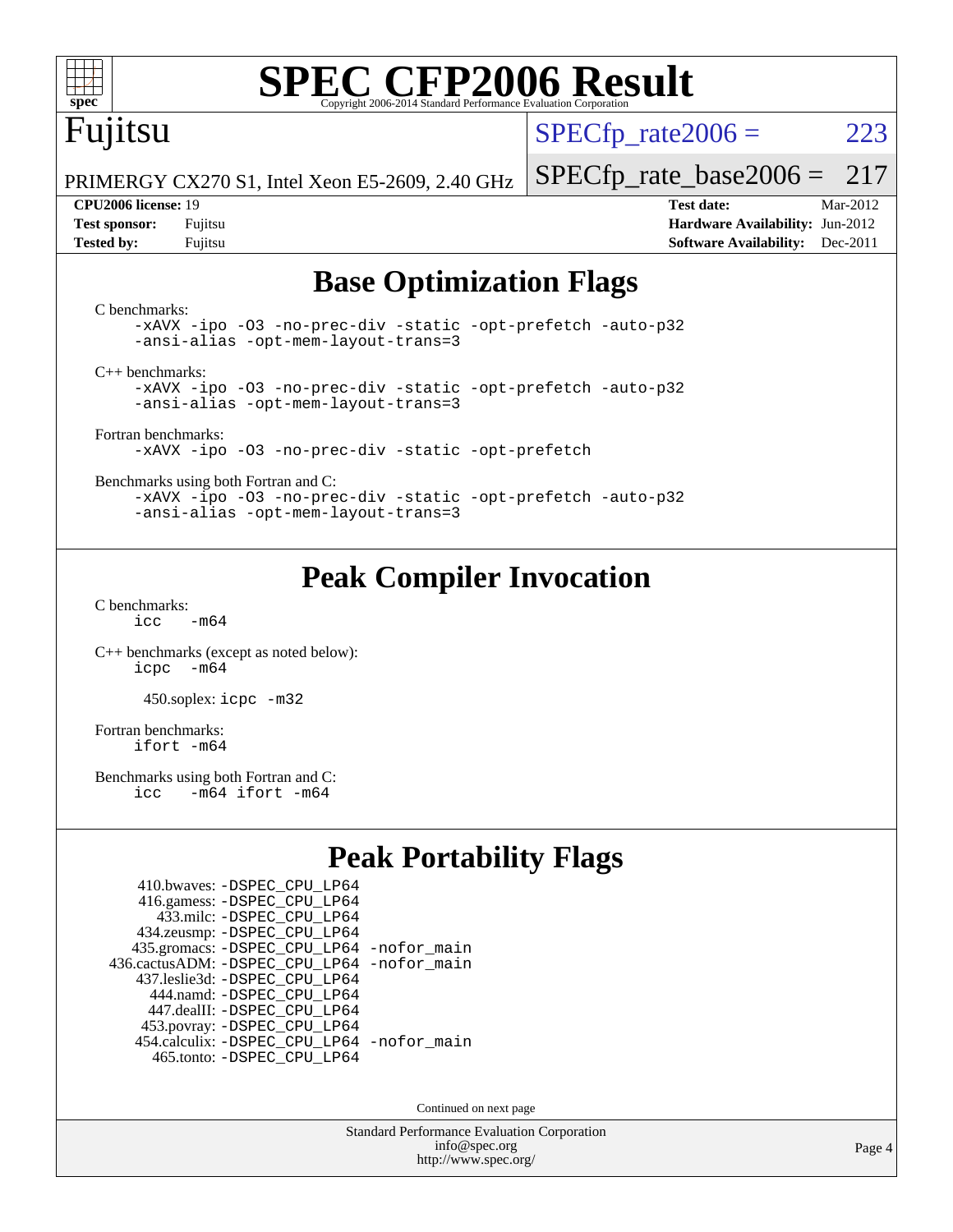

# **[SPEC CFP2006 Result](http://www.spec.org/auto/cpu2006/Docs/result-fields.html#SPECCFP2006Result)**

Fujitsu

 $SPECTp\_rate2006 = 223$ 

PRIMERGY CX270 S1, Intel Xeon E5-2609, 2.40 GHz [SPECfp\\_rate\\_base2006 =](http://www.spec.org/auto/cpu2006/Docs/result-fields.html#SPECfpratebase2006) 217

**[Tested by:](http://www.spec.org/auto/cpu2006/Docs/result-fields.html#Testedby)** Fujitsu **[Software Availability:](http://www.spec.org/auto/cpu2006/Docs/result-fields.html#SoftwareAvailability)** Dec-2011

**[CPU2006 license:](http://www.spec.org/auto/cpu2006/Docs/result-fields.html#CPU2006license)** 19 **[Test date:](http://www.spec.org/auto/cpu2006/Docs/result-fields.html#Testdate)** Mar-2012 **[Test sponsor:](http://www.spec.org/auto/cpu2006/Docs/result-fields.html#Testsponsor)** Fujitsu **[Hardware Availability:](http://www.spec.org/auto/cpu2006/Docs/result-fields.html#HardwareAvailability)** Jun-2012

# **[Peak Portability Flags \(Continued\)](http://www.spec.org/auto/cpu2006/Docs/result-fields.html#PeakPortabilityFlags)**

470.lbm: [-DSPEC\\_CPU\\_LP64](http://www.spec.org/cpu2006/results/res2012q3/cpu2006-20120620-23091.flags.html#suite_peakPORTABILITY470_lbm_DSPEC_CPU_LP64)

 481.wrf: [-DSPEC\\_CPU\\_LP64](http://www.spec.org/cpu2006/results/res2012q3/cpu2006-20120620-23091.flags.html#suite_peakPORTABILITY481_wrf_DSPEC_CPU_LP64) [-DSPEC\\_CPU\\_CASE\\_FLAG](http://www.spec.org/cpu2006/results/res2012q3/cpu2006-20120620-23091.flags.html#b481.wrf_peakCPORTABILITY_DSPEC_CPU_CASE_FLAG) [-DSPEC\\_CPU\\_LINUX](http://www.spec.org/cpu2006/results/res2012q3/cpu2006-20120620-23091.flags.html#b481.wrf_peakCPORTABILITY_DSPEC_CPU_LINUX) 482.sphinx3: [-DSPEC\\_CPU\\_LP64](http://www.spec.org/cpu2006/results/res2012q3/cpu2006-20120620-23091.flags.html#suite_peakPORTABILITY482_sphinx3_DSPEC_CPU_LP64)

## **[Peak Optimization Flags](http://www.spec.org/auto/cpu2006/Docs/result-fields.html#PeakOptimizationFlags)**

[C benchmarks](http://www.spec.org/auto/cpu2006/Docs/result-fields.html#Cbenchmarks):

 433.milc: [-xAVX](http://www.spec.org/cpu2006/results/res2012q3/cpu2006-20120620-23091.flags.html#user_peakPASS2_CFLAGSPASS2_LDFLAGS433_milc_f-xAVX)(pass 2) [-prof-gen](http://www.spec.org/cpu2006/results/res2012q3/cpu2006-20120620-23091.flags.html#user_peakPASS1_CFLAGSPASS1_LDFLAGS433_milc_prof_gen_e43856698f6ca7b7e442dfd80e94a8fc)(pass 1) [-ipo](http://www.spec.org/cpu2006/results/res2012q3/cpu2006-20120620-23091.flags.html#user_peakPASS2_CFLAGSPASS2_LDFLAGS433_milc_f-ipo)(pass 2) [-O3](http://www.spec.org/cpu2006/results/res2012q3/cpu2006-20120620-23091.flags.html#user_peakPASS2_CFLAGSPASS2_LDFLAGS433_milc_f-O3)(pass 2) [-no-prec-div](http://www.spec.org/cpu2006/results/res2012q3/cpu2006-20120620-23091.flags.html#user_peakPASS2_CFLAGSPASS2_LDFLAGS433_milc_f-no-prec-div)(pass 2) [-prof-use](http://www.spec.org/cpu2006/results/res2012q3/cpu2006-20120620-23091.flags.html#user_peakPASS2_CFLAGSPASS2_LDFLAGS433_milc_prof_use_bccf7792157ff70d64e32fe3e1250b55)(pass 2) [-static](http://www.spec.org/cpu2006/results/res2012q3/cpu2006-20120620-23091.flags.html#user_peakOPTIMIZE433_milc_f-static) [-auto-ilp32](http://www.spec.org/cpu2006/results/res2012q3/cpu2006-20120620-23091.flags.html#user_peakCOPTIMIZE433_milc_f-auto-ilp32) [-opt-mem-layout-trans=3](http://www.spec.org/cpu2006/results/res2012q3/cpu2006-20120620-23091.flags.html#user_peakCOPTIMIZE433_milc_f-opt-mem-layout-trans_a7b82ad4bd7abf52556d4961a2ae94d5)

 $470$ .lbm: basepeak = yes

 $482$ .sphinx $3$ : basepeak = yes

[C++ benchmarks:](http://www.spec.org/auto/cpu2006/Docs/result-fields.html#CXXbenchmarks)

 444.namd: [-xAVX](http://www.spec.org/cpu2006/results/res2012q3/cpu2006-20120620-23091.flags.html#user_peakPASS2_CXXFLAGSPASS2_LDFLAGS444_namd_f-xAVX)(pass 2) [-prof-gen](http://www.spec.org/cpu2006/results/res2012q3/cpu2006-20120620-23091.flags.html#user_peakPASS1_CXXFLAGSPASS1_LDFLAGS444_namd_prof_gen_e43856698f6ca7b7e442dfd80e94a8fc)(pass 1) [-ipo](http://www.spec.org/cpu2006/results/res2012q3/cpu2006-20120620-23091.flags.html#user_peakPASS2_CXXFLAGSPASS2_LDFLAGS444_namd_f-ipo)(pass 2) [-O3](http://www.spec.org/cpu2006/results/res2012q3/cpu2006-20120620-23091.flags.html#user_peakPASS2_CXXFLAGSPASS2_LDFLAGS444_namd_f-O3)(pass 2) [-no-prec-div](http://www.spec.org/cpu2006/results/res2012q3/cpu2006-20120620-23091.flags.html#user_peakPASS2_CXXFLAGSPASS2_LDFLAGS444_namd_f-no-prec-div)(pass 2) [-prof-use](http://www.spec.org/cpu2006/results/res2012q3/cpu2006-20120620-23091.flags.html#user_peakPASS2_CXXFLAGSPASS2_LDFLAGS444_namd_prof_use_bccf7792157ff70d64e32fe3e1250b55)(pass 2) [-fno-alias](http://www.spec.org/cpu2006/results/res2012q3/cpu2006-20120620-23091.flags.html#user_peakCXXOPTIMIZE444_namd_f-no-alias_694e77f6c5a51e658e82ccff53a9e63a) [-auto-ilp32](http://www.spec.org/cpu2006/results/res2012q3/cpu2006-20120620-23091.flags.html#user_peakCXXOPTIMIZE444_namd_f-auto-ilp32)

447.dealII: basepeak = yes

 450.soplex: [-xAVX](http://www.spec.org/cpu2006/results/res2012q3/cpu2006-20120620-23091.flags.html#user_peakPASS2_CXXFLAGSPASS2_LDFLAGS450_soplex_f-xAVX)(pass 2) [-prof-gen](http://www.spec.org/cpu2006/results/res2012q3/cpu2006-20120620-23091.flags.html#user_peakPASS1_CXXFLAGSPASS1_LDFLAGS450_soplex_prof_gen_e43856698f6ca7b7e442dfd80e94a8fc)(pass 1) [-ipo](http://www.spec.org/cpu2006/results/res2012q3/cpu2006-20120620-23091.flags.html#user_peakPASS2_CXXFLAGSPASS2_LDFLAGS450_soplex_f-ipo)(pass 2) [-O3](http://www.spec.org/cpu2006/results/res2012q3/cpu2006-20120620-23091.flags.html#user_peakPASS2_CXXFLAGSPASS2_LDFLAGS450_soplex_f-O3)(pass 2) [-no-prec-div](http://www.spec.org/cpu2006/results/res2012q3/cpu2006-20120620-23091.flags.html#user_peakPASS2_CXXFLAGSPASS2_LDFLAGS450_soplex_f-no-prec-div)(pass 2) [-prof-use](http://www.spec.org/cpu2006/results/res2012q3/cpu2006-20120620-23091.flags.html#user_peakPASS2_CXXFLAGSPASS2_LDFLAGS450_soplex_prof_use_bccf7792157ff70d64e32fe3e1250b55)(pass 2) [-opt-malloc-options=3](http://www.spec.org/cpu2006/results/res2012q3/cpu2006-20120620-23091.flags.html#user_peakOPTIMIZE450_soplex_f-opt-malloc-options_13ab9b803cf986b4ee62f0a5998c2238)

 453.povray: [-xAVX](http://www.spec.org/cpu2006/results/res2012q3/cpu2006-20120620-23091.flags.html#user_peakPASS2_CXXFLAGSPASS2_LDFLAGS453_povray_f-xAVX)(pass 2) [-prof-gen](http://www.spec.org/cpu2006/results/res2012q3/cpu2006-20120620-23091.flags.html#user_peakPASS1_CXXFLAGSPASS1_LDFLAGS453_povray_prof_gen_e43856698f6ca7b7e442dfd80e94a8fc)(pass 1) [-ipo](http://www.spec.org/cpu2006/results/res2012q3/cpu2006-20120620-23091.flags.html#user_peakPASS2_CXXFLAGSPASS2_LDFLAGS453_povray_f-ipo)(pass 2) [-O3](http://www.spec.org/cpu2006/results/res2012q3/cpu2006-20120620-23091.flags.html#user_peakPASS2_CXXFLAGSPASS2_LDFLAGS453_povray_f-O3)(pass 2) [-no-prec-div](http://www.spec.org/cpu2006/results/res2012q3/cpu2006-20120620-23091.flags.html#user_peakPASS2_CXXFLAGSPASS2_LDFLAGS453_povray_f-no-prec-div)(pass 2) [-prof-use](http://www.spec.org/cpu2006/results/res2012q3/cpu2006-20120620-23091.flags.html#user_peakPASS2_CXXFLAGSPASS2_LDFLAGS453_povray_prof_use_bccf7792157ff70d64e32fe3e1250b55)(pass 2) [-unroll4](http://www.spec.org/cpu2006/results/res2012q3/cpu2006-20120620-23091.flags.html#user_peakCXXOPTIMIZE453_povray_f-unroll_4e5e4ed65b7fd20bdcd365bec371b81f) [-ansi-alias](http://www.spec.org/cpu2006/results/res2012q3/cpu2006-20120620-23091.flags.html#user_peakCXXOPTIMIZE453_povray_f-ansi-alias)

[Fortran benchmarks](http://www.spec.org/auto/cpu2006/Docs/result-fields.html#Fortranbenchmarks):

 410.bwaves: [-xAVX](http://www.spec.org/cpu2006/results/res2012q3/cpu2006-20120620-23091.flags.html#user_peakPASS2_FFLAGSPASS2_LDFLAGS410_bwaves_f-xAVX)(pass 2) [-prof-gen](http://www.spec.org/cpu2006/results/res2012q3/cpu2006-20120620-23091.flags.html#user_peakPASS1_FFLAGSPASS1_LDFLAGS410_bwaves_prof_gen_e43856698f6ca7b7e442dfd80e94a8fc)(pass 1) [-ipo](http://www.spec.org/cpu2006/results/res2012q3/cpu2006-20120620-23091.flags.html#user_peakPASS2_FFLAGSPASS2_LDFLAGS410_bwaves_f-ipo)(pass 2) [-O3](http://www.spec.org/cpu2006/results/res2012q3/cpu2006-20120620-23091.flags.html#user_peakPASS2_FFLAGSPASS2_LDFLAGS410_bwaves_f-O3)(pass 2) [-no-prec-div](http://www.spec.org/cpu2006/results/res2012q3/cpu2006-20120620-23091.flags.html#user_peakPASS2_FFLAGSPASS2_LDFLAGS410_bwaves_f-no-prec-div)(pass 2) [-prof-use](http://www.spec.org/cpu2006/results/res2012q3/cpu2006-20120620-23091.flags.html#user_peakPASS2_FFLAGSPASS2_LDFLAGS410_bwaves_prof_use_bccf7792157ff70d64e32fe3e1250b55)(pass 2) [-static](http://www.spec.org/cpu2006/results/res2012q3/cpu2006-20120620-23091.flags.html#user_peakOPTIMIZE410_bwaves_f-static)

 416.gamess: [-xAVX](http://www.spec.org/cpu2006/results/res2012q3/cpu2006-20120620-23091.flags.html#user_peakPASS2_FFLAGSPASS2_LDFLAGS416_gamess_f-xAVX)(pass 2) [-prof-gen](http://www.spec.org/cpu2006/results/res2012q3/cpu2006-20120620-23091.flags.html#user_peakPASS1_FFLAGSPASS1_LDFLAGS416_gamess_prof_gen_e43856698f6ca7b7e442dfd80e94a8fc)(pass 1) [-ipo](http://www.spec.org/cpu2006/results/res2012q3/cpu2006-20120620-23091.flags.html#user_peakPASS2_FFLAGSPASS2_LDFLAGS416_gamess_f-ipo)(pass 2) [-O3](http://www.spec.org/cpu2006/results/res2012q3/cpu2006-20120620-23091.flags.html#user_peakPASS2_FFLAGSPASS2_LDFLAGS416_gamess_f-O3)(pass 2) [-no-prec-div](http://www.spec.org/cpu2006/results/res2012q3/cpu2006-20120620-23091.flags.html#user_peakPASS2_FFLAGSPASS2_LDFLAGS416_gamess_f-no-prec-div)(pass 2) [-prof-use](http://www.spec.org/cpu2006/results/res2012q3/cpu2006-20120620-23091.flags.html#user_peakPASS2_FFLAGSPASS2_LDFLAGS416_gamess_prof_use_bccf7792157ff70d64e32fe3e1250b55)(pass 2) [-unroll2](http://www.spec.org/cpu2006/results/res2012q3/cpu2006-20120620-23091.flags.html#user_peakOPTIMIZE416_gamess_f-unroll_784dae83bebfb236979b41d2422d7ec2) [-inline-level=0](http://www.spec.org/cpu2006/results/res2012q3/cpu2006-20120620-23091.flags.html#user_peakOPTIMIZE416_gamess_f-inline-level_318d07a09274ad25e8d15dbfaa68ba50) [-scalar-rep-](http://www.spec.org/cpu2006/results/res2012q3/cpu2006-20120620-23091.flags.html#user_peakOPTIMIZE416_gamess_f-disablescalarrep_abbcad04450fb118e4809c81d83c8a1d) [-static](http://www.spec.org/cpu2006/results/res2012q3/cpu2006-20120620-23091.flags.html#user_peakOPTIMIZE416_gamess_f-static)

434.zeusmp: basepeak = yes

437.leslie3d: [-xAVX](http://www.spec.org/cpu2006/results/res2012q3/cpu2006-20120620-23091.flags.html#user_peakOPTIMIZE437_leslie3d_f-xAVX) [-ipo](http://www.spec.org/cpu2006/results/res2012q3/cpu2006-20120620-23091.flags.html#user_peakOPTIMIZE437_leslie3d_f-ipo) [-O3](http://www.spec.org/cpu2006/results/res2012q3/cpu2006-20120620-23091.flags.html#user_peakOPTIMIZE437_leslie3d_f-O3) [-no-prec-div](http://www.spec.org/cpu2006/results/res2012q3/cpu2006-20120620-23091.flags.html#user_peakOPTIMIZE437_leslie3d_f-no-prec-div) [-static](http://www.spec.org/cpu2006/results/res2012q3/cpu2006-20120620-23091.flags.html#user_peakOPTIMIZE437_leslie3d_f-static) [-opt-prefetch](http://www.spec.org/cpu2006/results/res2012q3/cpu2006-20120620-23091.flags.html#user_peakOPTIMIZE437_leslie3d_f-opt-prefetch)

 459.GemsFDTD: [-xAVX](http://www.spec.org/cpu2006/results/res2012q3/cpu2006-20120620-23091.flags.html#user_peakPASS2_FFLAGSPASS2_LDFLAGS459_GemsFDTD_f-xAVX)(pass 2) [-prof-gen](http://www.spec.org/cpu2006/results/res2012q3/cpu2006-20120620-23091.flags.html#user_peakPASS1_FFLAGSPASS1_LDFLAGS459_GemsFDTD_prof_gen_e43856698f6ca7b7e442dfd80e94a8fc)(pass 1) [-ipo](http://www.spec.org/cpu2006/results/res2012q3/cpu2006-20120620-23091.flags.html#user_peakPASS2_FFLAGSPASS2_LDFLAGS459_GemsFDTD_f-ipo)(pass 2) [-O3](http://www.spec.org/cpu2006/results/res2012q3/cpu2006-20120620-23091.flags.html#user_peakPASS2_FFLAGSPASS2_LDFLAGS459_GemsFDTD_f-O3)(pass 2) [-no-prec-div](http://www.spec.org/cpu2006/results/res2012q3/cpu2006-20120620-23091.flags.html#user_peakPASS2_FFLAGSPASS2_LDFLAGS459_GemsFDTD_f-no-prec-div)(pass 2) [-prof-use](http://www.spec.org/cpu2006/results/res2012q3/cpu2006-20120620-23091.flags.html#user_peakPASS2_FFLAGSPASS2_LDFLAGS459_GemsFDTD_prof_use_bccf7792157ff70d64e32fe3e1250b55)(pass 2) [-opt-malloc-options=3](http://www.spec.org/cpu2006/results/res2012q3/cpu2006-20120620-23091.flags.html#user_peakOPTIMIZE459_GemsFDTD_f-opt-malloc-options_13ab9b803cf986b4ee62f0a5998c2238)

 $465$ .tonto:  $-x$ AVX(pass 2)  $-p$ rof-gen(pass 1)  $-p$ o(pass 2)  $-03$ (pass 2) [-no-prec-div](http://www.spec.org/cpu2006/results/res2012q3/cpu2006-20120620-23091.flags.html#user_peakPASS2_FFLAGSPASS2_LDFLAGS465_tonto_f-no-prec-div)(pass 2) [-prof-use](http://www.spec.org/cpu2006/results/res2012q3/cpu2006-20120620-23091.flags.html#user_peakPASS2_FFLAGSPASS2_LDFLAGS465_tonto_prof_use_bccf7792157ff70d64e32fe3e1250b55)(pass 2) [-unroll4](http://www.spec.org/cpu2006/results/res2012q3/cpu2006-20120620-23091.flags.html#user_peakOPTIMIZE465_tonto_f-unroll_4e5e4ed65b7fd20bdcd365bec371b81f) [-auto](http://www.spec.org/cpu2006/results/res2012q3/cpu2006-20120620-23091.flags.html#user_peakOPTIMIZE465_tonto_f-auto) [-inline-calloc](http://www.spec.org/cpu2006/results/res2012q3/cpu2006-20120620-23091.flags.html#user_peakOPTIMIZE465_tonto_f-inline-calloc) [-opt-malloc-options=3](http://www.spec.org/cpu2006/results/res2012q3/cpu2006-20120620-23091.flags.html#user_peakOPTIMIZE465_tonto_f-opt-malloc-options_13ab9b803cf986b4ee62f0a5998c2238)

Continued on next page

Standard Performance Evaluation Corporation [info@spec.org](mailto:info@spec.org) <http://www.spec.org/>